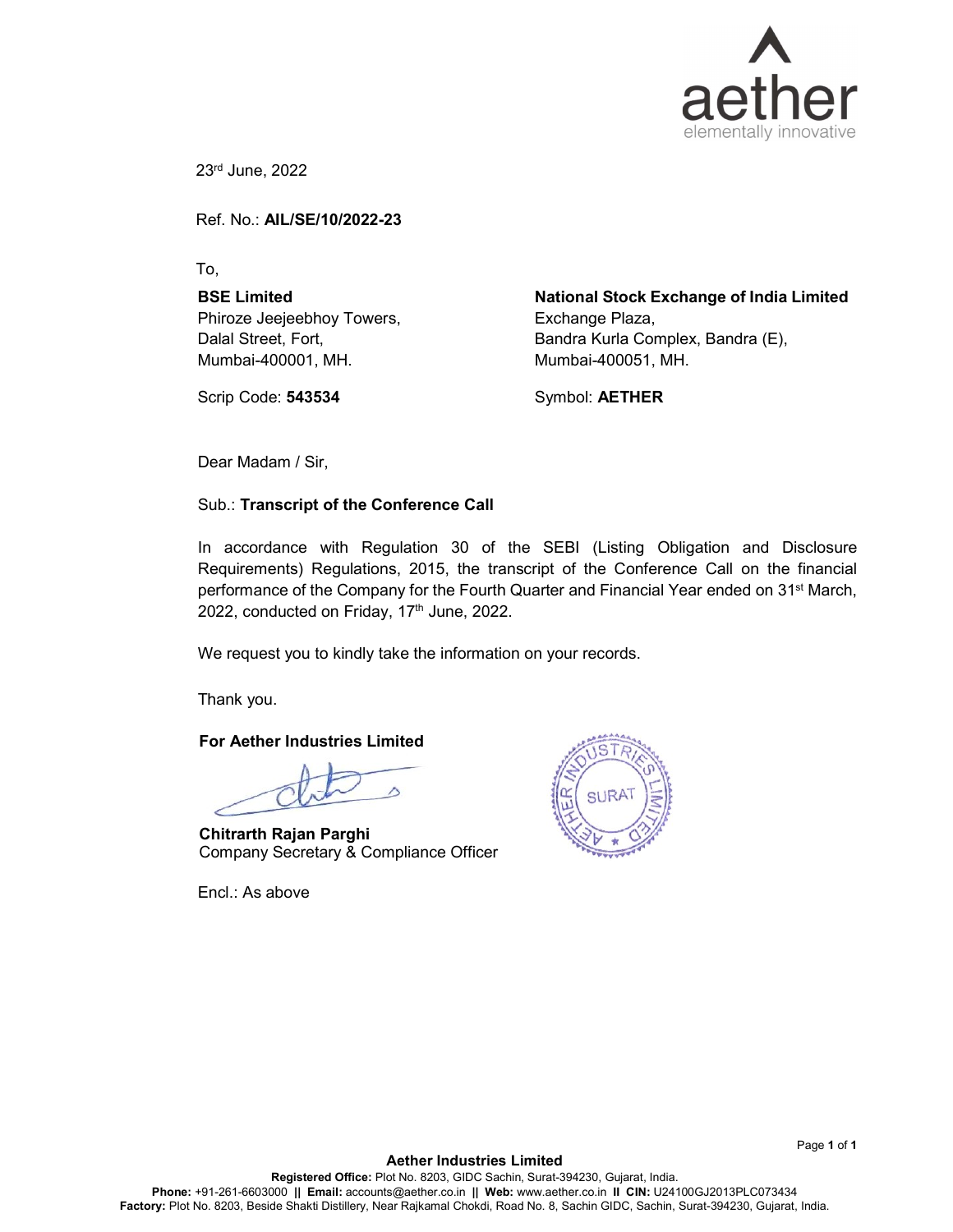

# "Aether Industries Limited

# Q4 FY2022 Earnings Conference Call"

June 17, 2022





# **ANALYST: MR. NILESH GHUGE — HDFC SECURITIES**

**MANAGEMENT: DR. AMAN DESAI – PROMOTER & WHOLE TIME DIRECTOR - AETHER INDUSTRIES LIMITED MR. ROHAN DESAI – PROMOTER & WHOLE TIME DIRECTOR – AETHER INDUSTRIES LIMITED MR. FAIZ NAGARIYA – CHIEF FINANCIAL OFFICER - AETHER INDUSTRIES LIMITED MR. RAVI BHOJANI – LEAD - INVESTOR RELATIONS - AETHER INDUSTRIES LIMITED**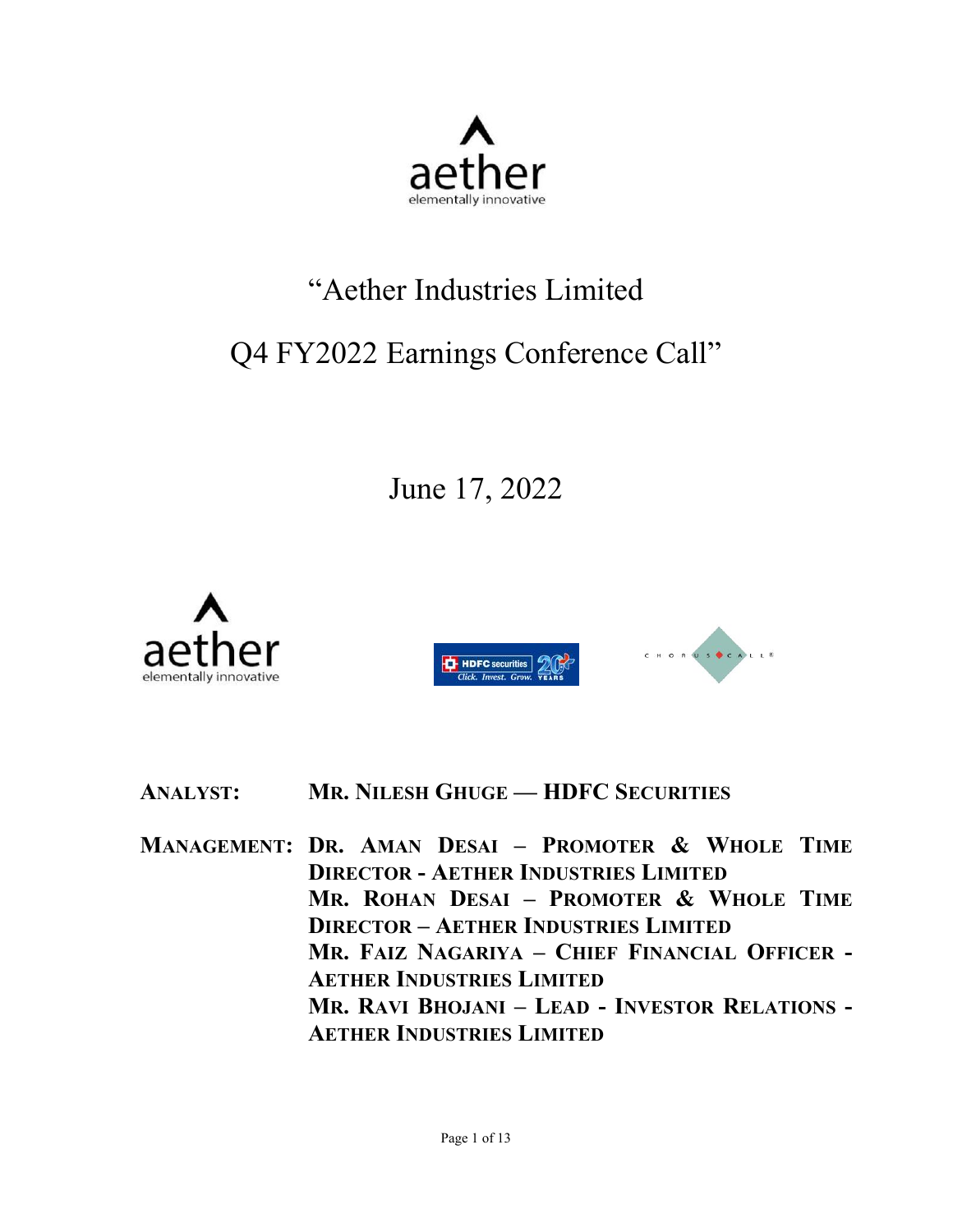

- **Moderator:** Ladies and gentleman good day and welcome to the Q4 and FY2022 earnings conference call of Aether Industries Limited hosted by HDFC Securities. As a reminder, all participant lines will be in the listen-only mode and there will be an opportunity for you to ask questions after the presentation concludes.Should you need an assistance during the conference call, please signal an operator by pressing '\*' then '0' on your touchtone phone. Please note that this conference is being recorded. I now hand the conference over to Mr. Nilesh Ghuge from HDFC Securities Limited.Thank you and over to you Sir!
- **Nilesh Ghuge:** Thank you. Good evening to all. On behalf of HDFC Securities, I welcome everyone to this Aether Industries conference call to discuss 4Q results and full year ended March 2022 results. It is a pleasure of having with us top management team from Aether Industries represented by Dr. Aman Desai – Promoter & Whole Time Director, Mr. Rohan Desai – Promoter & Whole Time Director – Aether Industries, Mr. Faiz Nagariya – CFO and Mr. Ravi Bhojani – Lead- Investor Relations for Aether Industries, and without further ado, I will now handover the floor to the management for making the opening comments. Over to you Sir!

# **Ravi Bhojani:** Good evening, everyone, this is Ravi Bhojani handling Investor Relations for Aether Industries. Thank you, Nilesh, for the brief introduction. This is our first earnings call for Aether Industries post listing, so very happy to connect with you all.

To begin with on June 16, 2022 our Board has approved the results for quarter ended and year ended March 31, 2022 and we have released the same on the stock exchanges as well as updated on our website yesterday. Please note that this conference call is being recorded and the transcript of the same will be made available on the website of Aether. Please also note that the audio of the conference call is a copyrights material of Aether Industries Limited and cannot be copied, rebroadcasted or attributed in press or media without specific and written consent of the company. Let me draw your attention to the fact that on this call, our discussion will include certain forward-looking statements, which are predictions, projections or other estimates about future events. This estimate reflects management's current expectations on future performance of the company. Please note that these estimates involve several risks and uncertainties that could cause our actual result to defer materially from what is expressed or implied.Aether Industries or its officials does not undertake any obligations to publicly update any forward-looking statement whether as a result of future events or otherwise. Now I hand over the call to Mr. Rohan Desai to share the updates. Over to you Rohan Sir!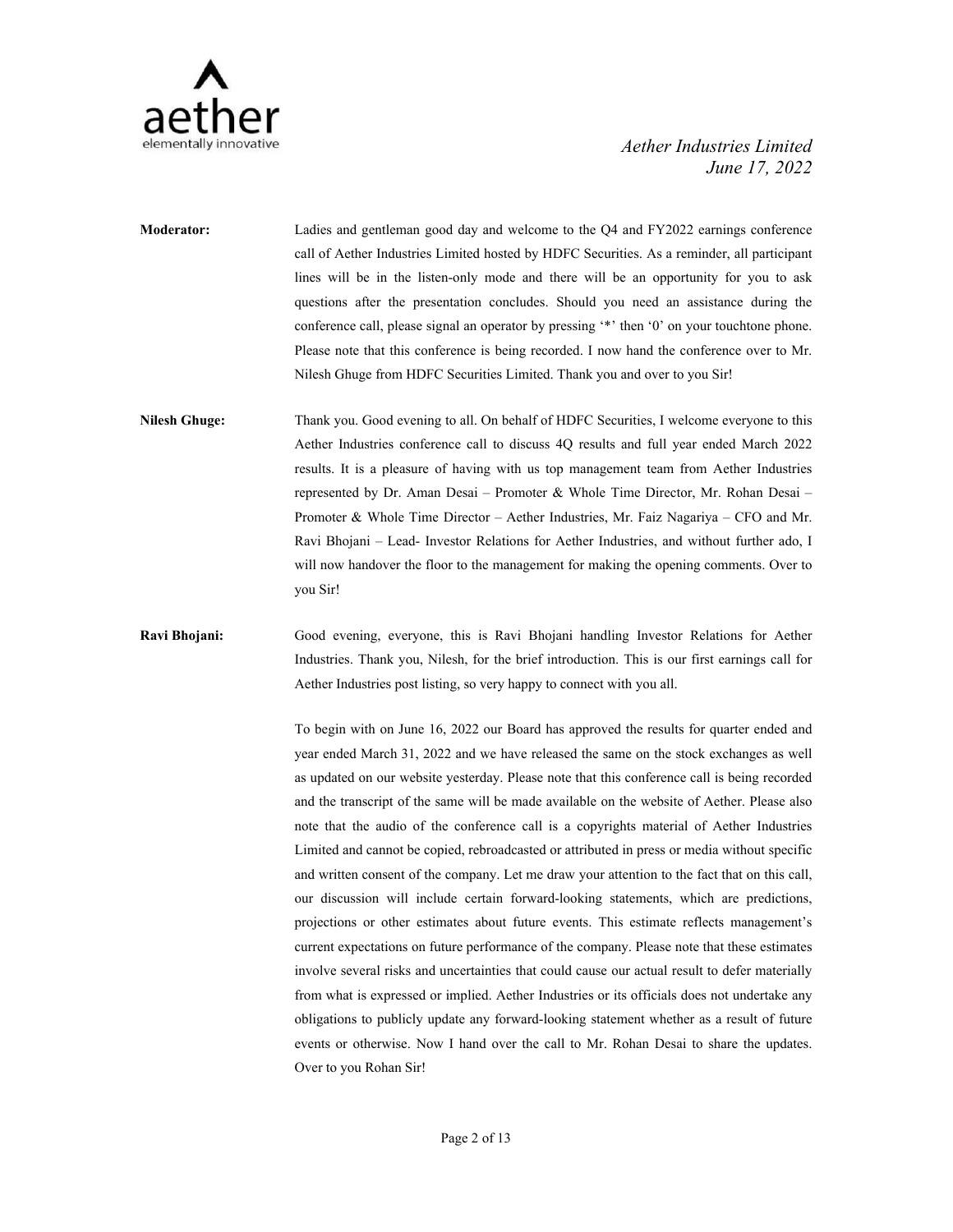

**Rohan Desai**: Thank you Ravi. I hope everybody is doing well and I am happy to connect with all of you to discuss the performance of our company for Q4 and financial year ending 2022. This is the first time we are announcing our results post listing and having direct interaction with all of you. I will begin by sharing the high-level overview of Aether and then request our CFO, Faiz Nagariya to cover the financial highlights for the period under review and then ask Dr. Aman to talk more on the ongoing expansions and our strategies.

> First let me take a little bit on the business environment. The current global macro environment continues to be challenging both on a geopolitical front and on persistent inflationary environment. The cost of coal and fuel has spiked utility overheads by electricity, gas and fuel in various industries. We have seen the price of commodity chemicals drastically increasing and also have faced huge logistic cost increase heading to supply chain constraint. Nevertheless, we continue to work closely and to wherever with our customers and are having regular discussions with them for navigating through the current environment and increasing business opportunities.

> Despite the various headwinds, we are happy that all of our business segments did grow in FY2022, and we were able to add new customers and increase the wallet share of our existing customers. Let me reiterate again that Aether is focused on core competencies of chemistry, technology and systems, these are the three circles under which Aether operates and the products selected, developed and commercialized falls in the center of these three circles. In a layman term we are not dependent on any segments of chemical industries nor are we dependent on any particular verticals of the segments. We have developed three business models in the last five years of commercialization. 67% of our total topline comes out of large-scale manufacturing business model, 8% comes out of contract research and manufacturing services business model, which funnels into the third and interesting business model which is contract/exclusive manufacturing, which constitute 24% of our total topline. Our sales mix as on March 2022 stands as Pharma 60%, Agro 25%, Material Science 4%, High Performance Photography 5%, Coating 3%, Oil and Gas 1%, and others as 2%. Our export stands at 65%, which includes the exports to SEZ and EOU units in India and domestic sales stands at 35%. Aether being a responsible specialty chemical company has engaged in numerous CSR activities and in the last three financial years the company has spent approximately Rs.20 million towards the CSR activities with the main focus on education leading to construction of school in underprivileged areas in Dang and Tapi regions which are located in Gujarat state. We have inaugurated three schools in the last three years and also on last Wednesday which is June 15, 2022 we have inaugurated one more school in Dang area in Gujarat. With this I would now request Mr. Faiz Nagariya to share the financial highlights of Q4 and FY2022.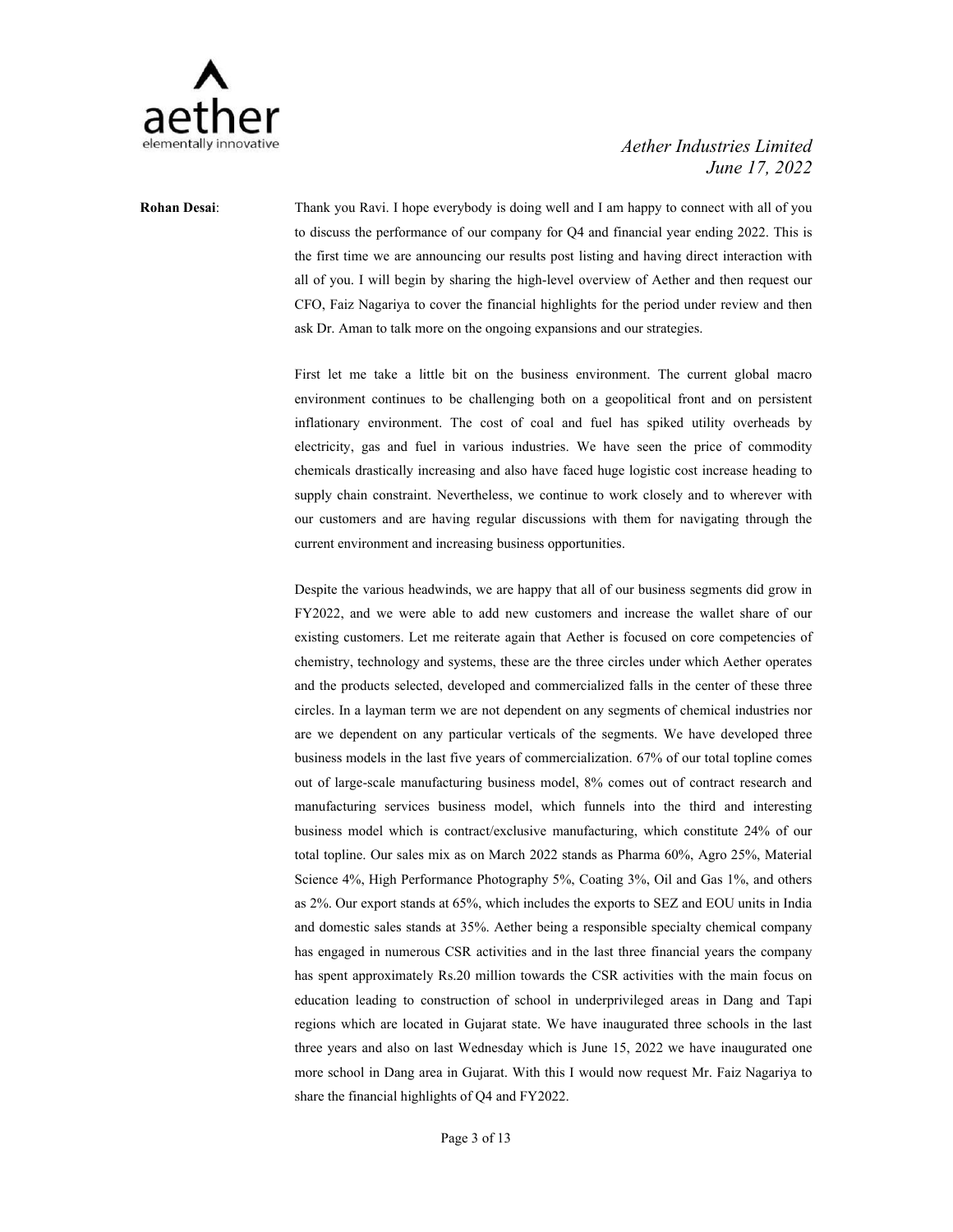

**Faiz Nagariya**: Thank you Rohan. Good evening all of you and I welcome you all to the first earnings call of Aether Industries after getting listed. I am glad to inform you all that we have achieved total revenue of 597 Crores for FY2022, reflecting a growth of 32% over the corresponding previous year FY2021. The sales revenue of the company increased by 31% from Rs.450 Crores in FY2021 to 590 Crores in FY2022. The average selling price of our products during FY2022 has been Rs.1479 per kg. The company has been able to generate EBITDA of Rs.175 Crores in FY2022 against Rs.161 Crores in FY2021 thereby showing an increase of 51% increase year-on-year. The increase in revenues and EBITDA has allowed the company to capitalize on the PAT levels which have increased by 53% from Rs.71 Crores in FY2021 to Rs.109 Crores in FY2022. We have capitalized assets worth Rs.43 Crores during the year and our CWIP stands 58 Crores as on March 31, 2022. The ROE was 28.16% and ROCE was 23.96% for FY2022. I would also like to inform you that after the IPO, all our debts have been paid off and we are a debt free company today. Now I would like to request Dr. Aman to talk on expansions and strategic plans of the company. Thank you.

**Aman Desai**: Thank you Faiz. Good afternoon, everybody, I just wanted to touch based on the various expansions and activities going on in the company and the strategy moving forward. All the plans that we had for the growth trajectory of the company and the expansion plans and the growth plans, which we announced at the time of listing are firmly in place and on track. As we have mentioned before during the time of listing we had already initiated the construction of our new greenfield manufacturing facility which is our third facility and that is already finished with the civil construction components are almost finished and we are going to start installing the reactors in this new Greenfield production site in this month and the next month and the idea is to have this Greenfield manufacturing site commissioned and completed by the end of this calendar year 2022 so that by January, February, March we can anticipate revenues and earnings from this new Greenfield manufacturing site. The R&D expansion is ongoing significantly and aggressively. As of two months ago or last month we have doubled the R&D infrastructure and by next month, we will almost triple our R&D infrastructure. At the time of the public listing, we have mentioned the number of 5.4% of our overall annual revenues going towards R&D expenditure at the end of the last fiscal year that number has gone up to 6.6%. The 6.6% of our revenues of the last fiscal year was towards R&D expenditure. We have now a total of 164 employees including the scientists and engineers in R&D and we are expanding this even further.

> Pilot Plant has been aggressively expanded and now we are one of the largest pilot plants in the world, which function as piloting our own molecules as we launch new molecules in production and also functions at the standalone manufacturing facility for our CRAMS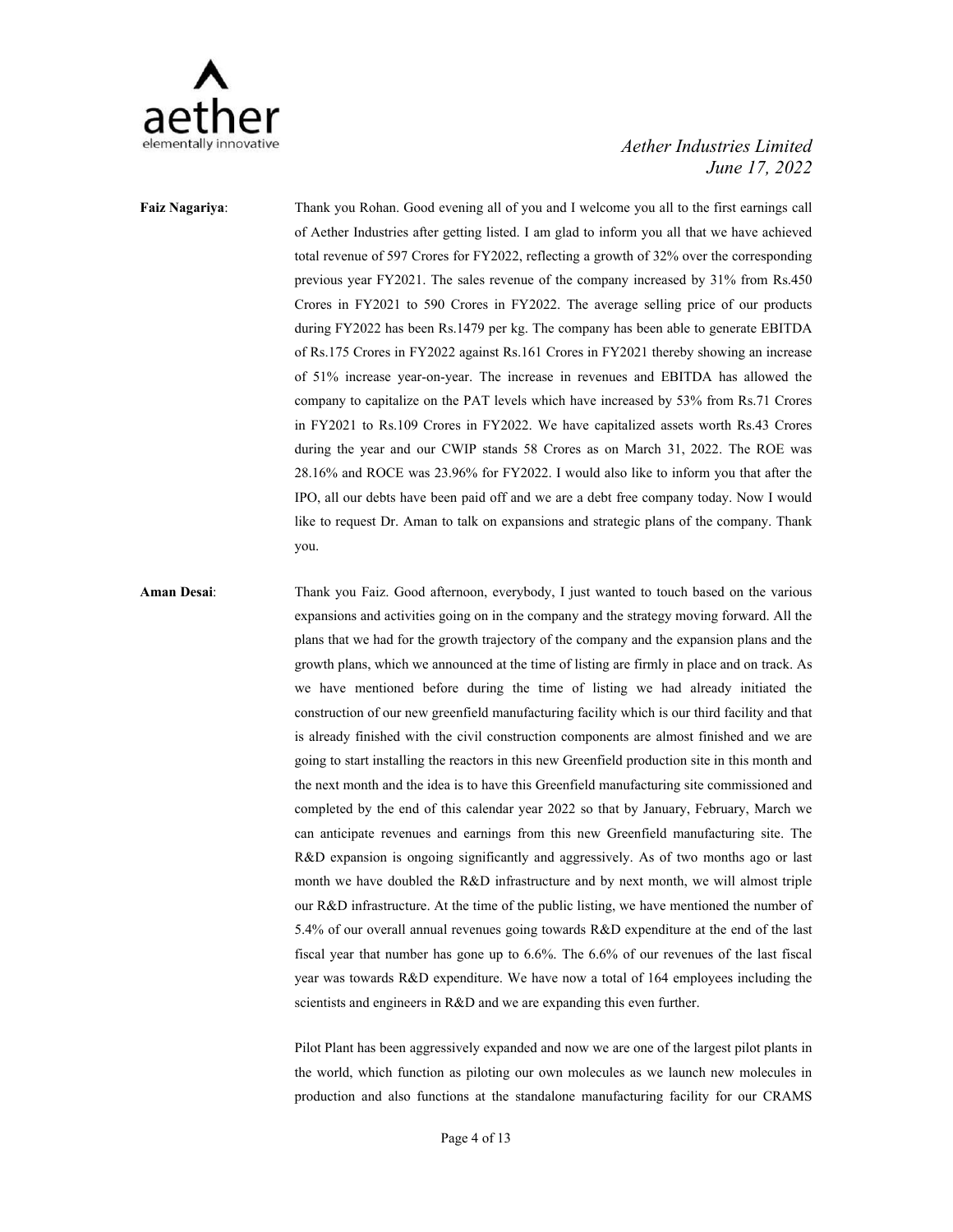

business model which is for the production of high value low volume products. We are launching five new products in this current financial year in the new upcoming Greenfield manufacturing site and these five products are advanced intermediates for pharmaceuticals being launched by us for the first time in India, there will be no competition for these new products that we are launching in India. Currently these five products that we are launching represent 100s of Crores of imports into India, which we essentially will be the first company in India making these products. We continue to evaluate and refine our core competency buckets of chemistries and technologies and go towards more advanced and niche competencies continuously and in the business models of contract research and manufacturing services as well as exclusive manufacturing, we are aggressively expanding the business model and in a post pandemic era now as the world opens up we anticipate a tremendous influx of opportunities in the CRAMS business model and we are already seeing this happening, lying over the last one month where tremendous number of opportunities and inquiries are coming our way. We are an established reliable robust partner with the largest innovator multinational companies across the spectrum in the CRAMS business model and we are perfectly situated now to capitalize on this new era in a post pandemic world where these opportunities somewhere start rolling in again and India as a preferred destination today as I have mentioned several times in the past India is a preferred destination today for research and scale up and manufacturing partnerships for innovators all over the world. We continue to maintain a very high standard of QEHS Quality, Environment, Health and safety.We have been audited seven times in three years and we have successfully passed all these audits. We have now installed a 100,000 liters per day in-house zero liquid discharge waste treatment plant, 15.4% of our staff is dedicated to quality, environment, health and safety. Recently we have been awarded the UN Global Compact and Silver ranking EcoVadis. Just last month, we participated and exhibited in the Chemspec Europe show in Frankfurt, Germany where I was personally there along with our business development leader Dr. Norbert Flüggen of Europe and we had a tremendous exhibition, a lot of meetings happened with our existing clients as well as new clients which are innovator companies in the agrochemicals, material science and oil and gas space. This Chemspec Europe exhibition is a flagship event globally and for the first time actually in this year, there was no Chinese representation because of the Chinese lockdowns due to COVID and so it was a perfect opportune movement for Indian companies to represent themselves without any Chinese representation and we were right there and we had a really good exhibition and really good meetings and we anticipate the opportunities and the business growth as a result of these new things from the Chemspec Europe show in Frankfurt last month. Next weekend we are also traveling to USA for exhibiting in the Chemicals America show in Charleston, South Carolina where we have actually been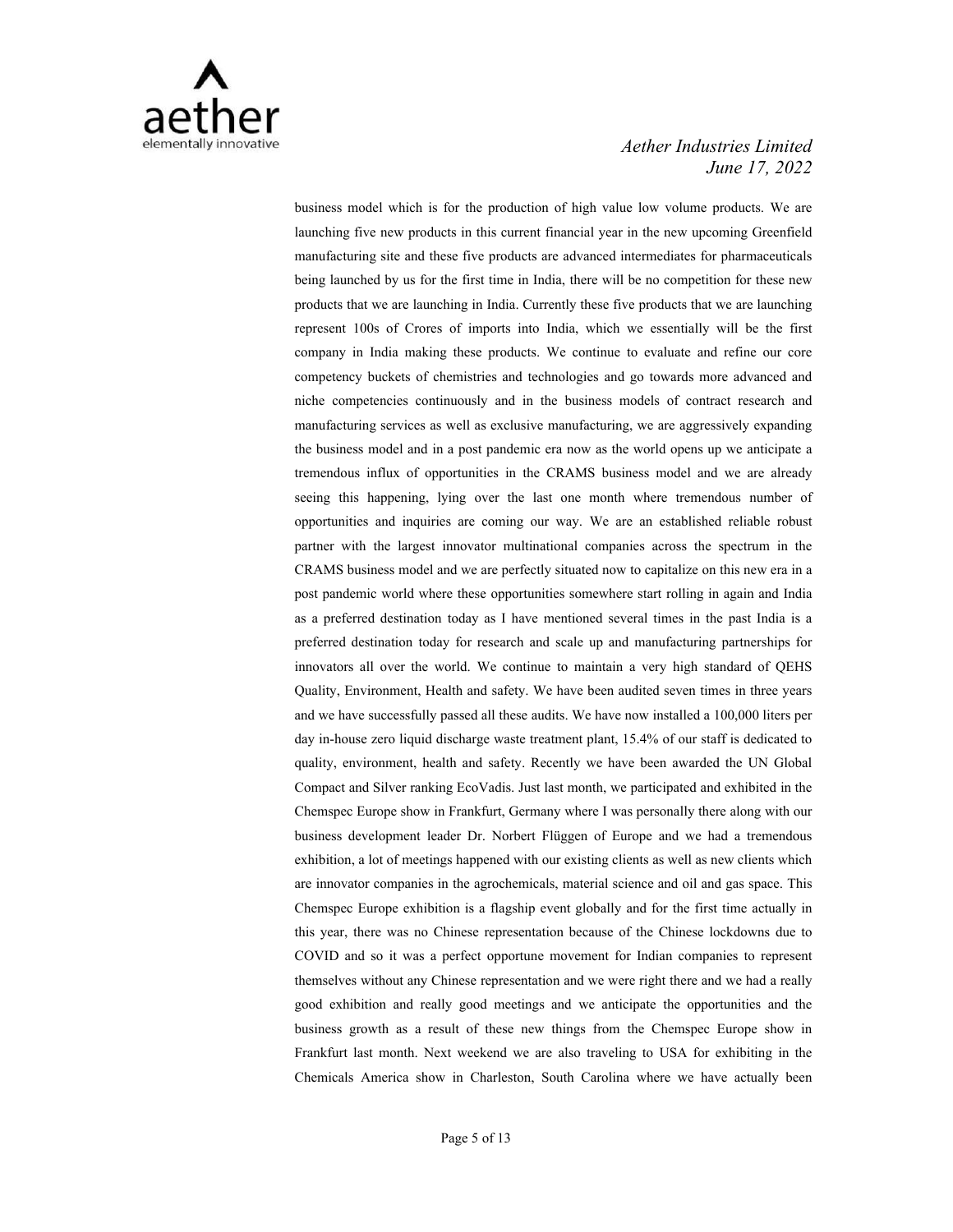

exhibiting for the last seven years and again this is the first show in the USA which is happening in the specialty chemicals segment after the COVID last three years and so again we have a whole host of meetings already lined up for this exhibition and we anticipate great meetings and tremendous opportunities arising as a result of this exhibition in the US as well which is happening over the 28th to 30th of June next to next week.

With that I would like to thank the entire Aether family for all the contributions that they have done to build this organization of Aether Industries with all modern infrastructure and systems in the last nine years only. We have been a manufacturing company for only five years. We thank each and every one, who has put the trust in Aether and for having the confidence in Aether in our journey. For all the investors who have on-boarded the Aether bus we thank you all. We truly appreciate your confidence and we assure you that this is only the start and the beginning of the Aether journey and we greatly look forward to our interactions with you, with all our investors along in this journey and enjoying the journey together. So, thank you again everybody for your kind attention and presence today and Ravi back to you!

- **Ravi Bhojani**: Thank you Dr. Aman. I think we would now move to the question-and-answer round. We would request the moderator to open the line for question and answer.
- **Moderator**: Thank you very much. We will now begin the question-and-answer session. The first question is from the line of Gagan Thareja from Ask Investment Managers Limited. Please go ahead.
- **Gagan Thareja**: Sir my first question is around your capacity utilization, which I think you indicated in a media interview is at 80% right now, my understanding is that due to change over times the optimum utilization can be 85%, please correct me if I am wrong there, butif that is the case and your new capacity comes in only towards the last quarter of this year would growth be constrained by lack of capacity at least for the first three quarters of the year?
- **Rohan Desai:** You are right 80% of capacity utilization, but if you see the documents which we had presented in the form of DRHP and RHP, we are constantly debottlenecking our plants and we are rearranging our equipment's to increase our capacity at every point of time, so we think that we have reached 90%, 92% capacities in this current fiscal year and we are already rearranging our equipment's to achieve better yields and increasing productivity.
- **Gagan Thareja:** For the year if you could breakdown the sales growth into volume growth and price or sales mix how much if the growth would have come purely from volume growth?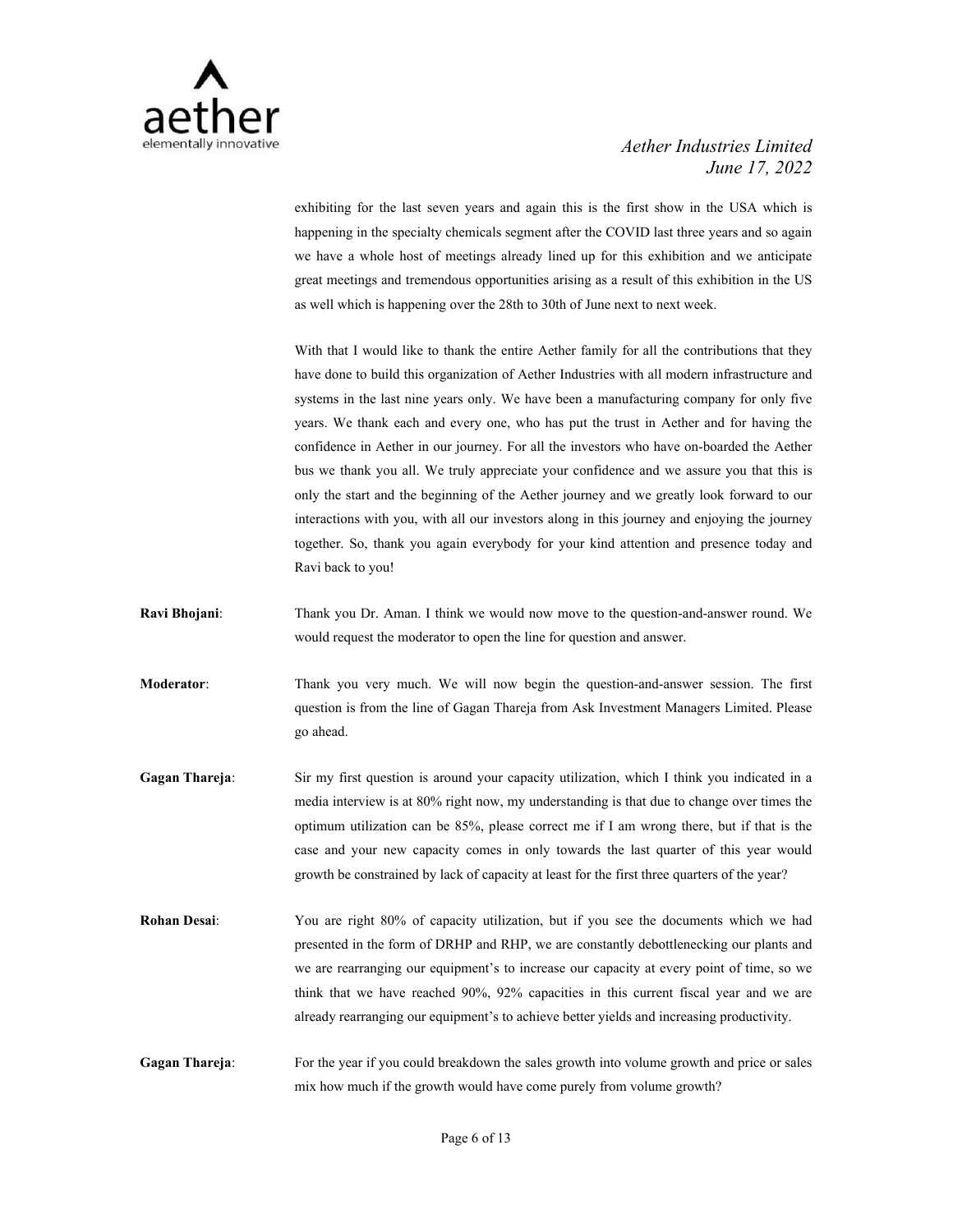

- **Rohan Desai:** Everything is volume growth only, if you see there is a very minute increase in the selling prices of various products, if there is a certain raw material which have been increased you can typically say that the price has increased only by 1.5%, 2% on an average overall vis-à vis the whole growth as compared to the last year to the last financial year ending March 2022 is because of the volume growth.
- **Gagan Thareja:** The two new plants that are under construction what additional capacity do they give you and when do they get operationalized?
- **Rohan Desai**: The site 4 gets operationalized in this calendar year towards the end of this calendar year and site 5 gets operationalized towards the end of next calendar year. Both units give earnings, both units combined would give us 9000 metric tons manufacturing capacity.

**Gagan Thareja**: By what timeframe do you envisage it being optimally utilized once it is commissioned?

**Rohan Desai**: Two years.

- **Gagan Thareja**: One of your customers IPCA in their latest results call indicated that they are now finding the intermediate pricing has softened down, which they indicated in the past was up pretty sharply and it has also been put down to a resumption of intermediate supply from China and one of your key products OTBN has also seen a fairly sharp correction in pricing, if I understand it correctly, I am just trying to understand if that is the case and on the other hand input material prices are firm do we see some margin pressure in the interim two, three quarters before the input material prices also soften down?
- **Rohan Desai**: So, specifically talking on OTBN,a good catch the price of OTBN has reduced over a period of time itusually trends at \$12, \$13 a kilo and which showed a sharp increase in  $2019$  at \$27 which reduced in  $2020$  at an average of \$19, \$20 and then further reduced today at \$14, \$15 pricing range. What we have done is as the plants are fungible, we were planning to expand our OTBN facility, but we will change the OTBN streams to the Bifenthrin Alcohol stream which follows the same chemistry and we would get more toplines and bottom lines from that particular product. So, we are not increasing our OTBN capacity as of today, we are keeping the OTBN capacity on a watch basis and we will see how it goes in this financial year, but overall, the raw material prices are in cycle, a lot of the raw materials basic building blocks are going up and are still staying up whereas a few of the raw materials are also coming down on the simultaneous basis. So, for the next two, three quarters we or any chem spec company will see a challenge, but a lot of corrections are going to happen on the pricing; however, at Aether we are looking to maintain our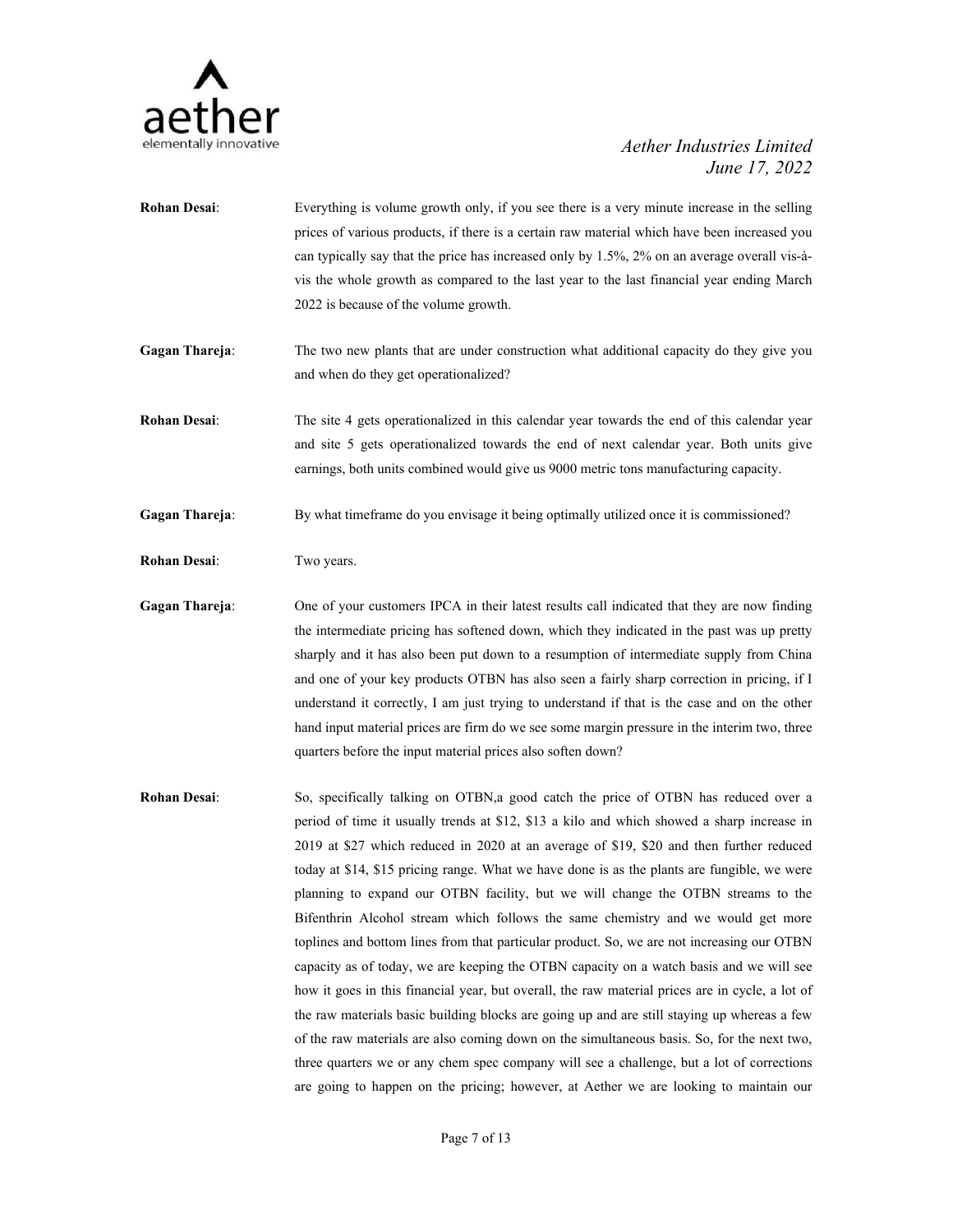

margins which we have showcased in the March 2022 financials and we believe that we will build it up from there.

**Gagan Thareja**: When you say you will be aspiring or attempting to maintain margins in a fairly challenging environment, what key levers would help you do that is there going to be an improvement in sales mix because the share or the salience of contract manufacturing increases or you have new launches which come in at higher margins to offset the pricing pressure on your existing product basket?

- **Rohan Desai:** We are doing a lot of activities; we are debottlenecking our plants as we speak also. We are segregating the effluent treatments at source which saves us money of course we could not do anything about the utility cost at this moment because they are driven by international prices. What else, we are doing is we are increasing our pie in CRAMS and contract manufacturing space, in contract research and manufacturing services gives us a better margin also and we are also adding new molecules which gives us the higher average selling prices and increased margin also. So, we are doing all these things combined together as of today to maintain to our targeted margins and increase from there.
- **Gagan Thareja**: Final question from my side Sir, when the new plant gets commissioned what could be the incremental operating cost associated with the new plant, I presume it willtake you sometime before the new plant gets to its optimal utilization, so to start with till the time it is ramping up to its full utilization that cost will not be efficiently or fully absorbed and that itself could also weigh down on margins, so if you could give us some idea one on what is the magnitude of the operating cost and two what is your assessment on pressures on margin as you commission a new capacity?
- **Rohan Desai:** So what we are doing is we are taking the products which we are launching in the existing plants and commercialize it from the existing plants, these are fully audited plants by all of our customers so we will be starting delivering the new molecules out of the existing plants, which will take away the learning curve costs from the new plants and we think that we will be able to build up the production capabilities of the new plant at a 50% plus level in the first two quarters itself only, so we will see some margin pressure overall, but I think that margin pressure will not be reflected in the growth story and it will not affect our growth story.

**Gagan Thareja**: What could be the magnitude of the additional operating cost if you could give some idea?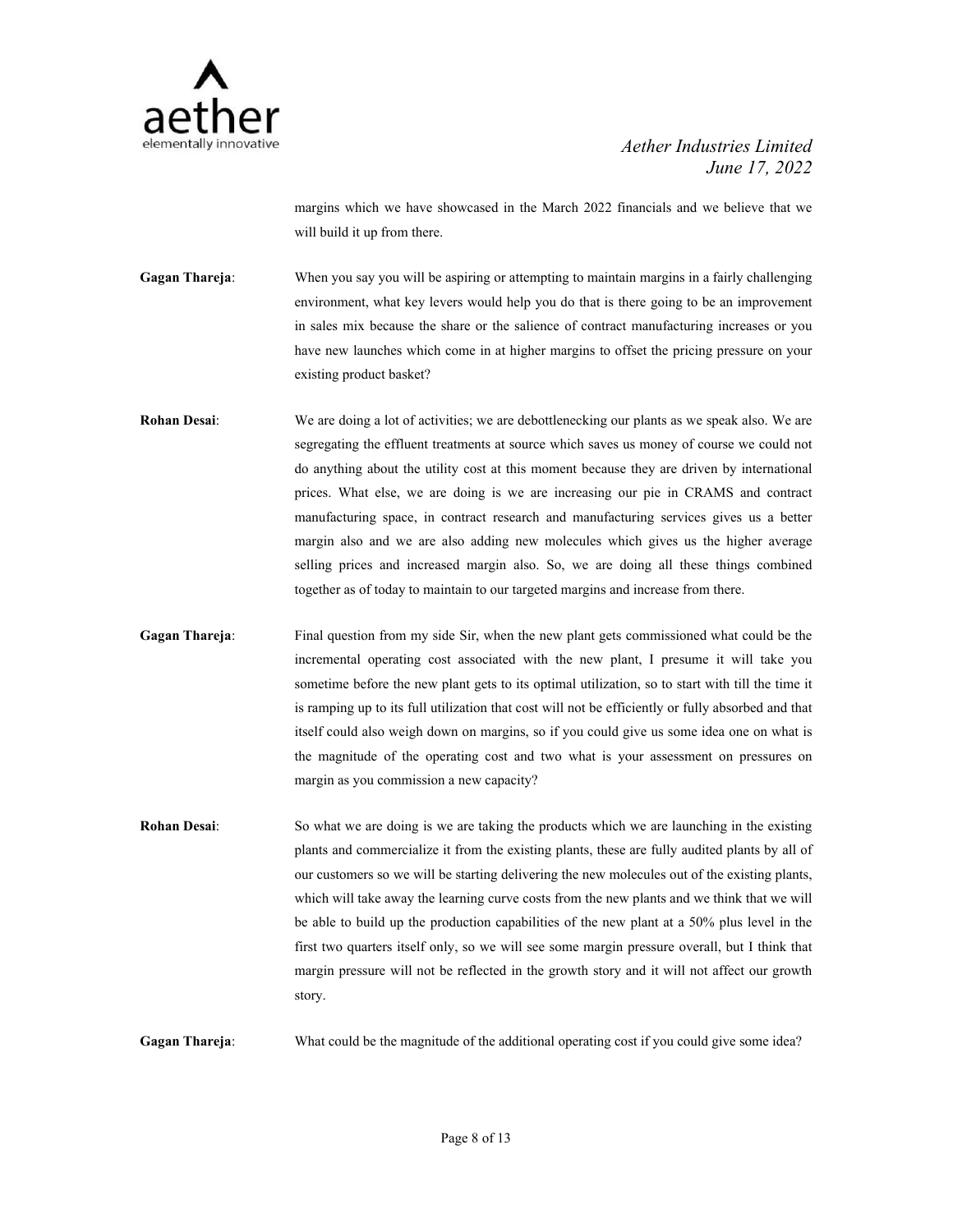

- **Faiz Nagariya:** For the additional operating cost to reduce them we also commissioned our solar power plant which will be operational from July 1, 2022, which will also give us headroom to reduce the electricity cost, which we will get for the next nine months. The solvent recovery plant, which Rohan just said we are also doing more material recovery by installing new MVR plant in the DTP so that will also be helpful in bringing down the raw material cost for us going forward.
- **Gagan Thareja**: I appreciate that, my question was what is the additional operating cost associated with the new capacity?
- **Faiz Nagariya:** The operational cost coming up will be majorly this will be only the electricity, gas, steam cost which will be coming up because the normal cost which we have to incur for any manufacturing site we do not envisage any other out of the box exceptional expenses which might come up for this.
- **Gagan Thareja:** You will also need to increase your employee headcount.
- **Faiz Nagariya**: Yes, that is already envisaged in our business plan which we have already grown up so that is where we have absorbed, but anything apart from this any exceptional expenses like which is not even employee cost is there then we have other utility cost, we have staff welfare, we have various other costs which are already embedded but apart from this there is nothing which can come exceptionally apart from these things which are there.
- **Moderator**: Thank you. The next question is from the line of Yash Shah. Please go ahead.
- **Yash Shah**: Hi! This is Yash from Investec. Congratulations Sir on good listing. My question was right now as you can see that our portfolio is dominated from pharma and agro products I would like to understand five years down the line where do we see our product portfolio moving, are we trying to move away from non-pharma, non-agro products?
- **Faiz Nagariya**: We continue to add products in the pharma and the agro, but the goal eventually is to balance out all the buckets and make it equitable and so we anticipate the non-pharma, non agro sectors to be rising more in the future, but we continue to add in our buckets, but the goal is to make it equitable.
- **Yash Shah**: Will you be able to provide some broad level of percentage what will be non-pharma, non agro versus pharma, agro?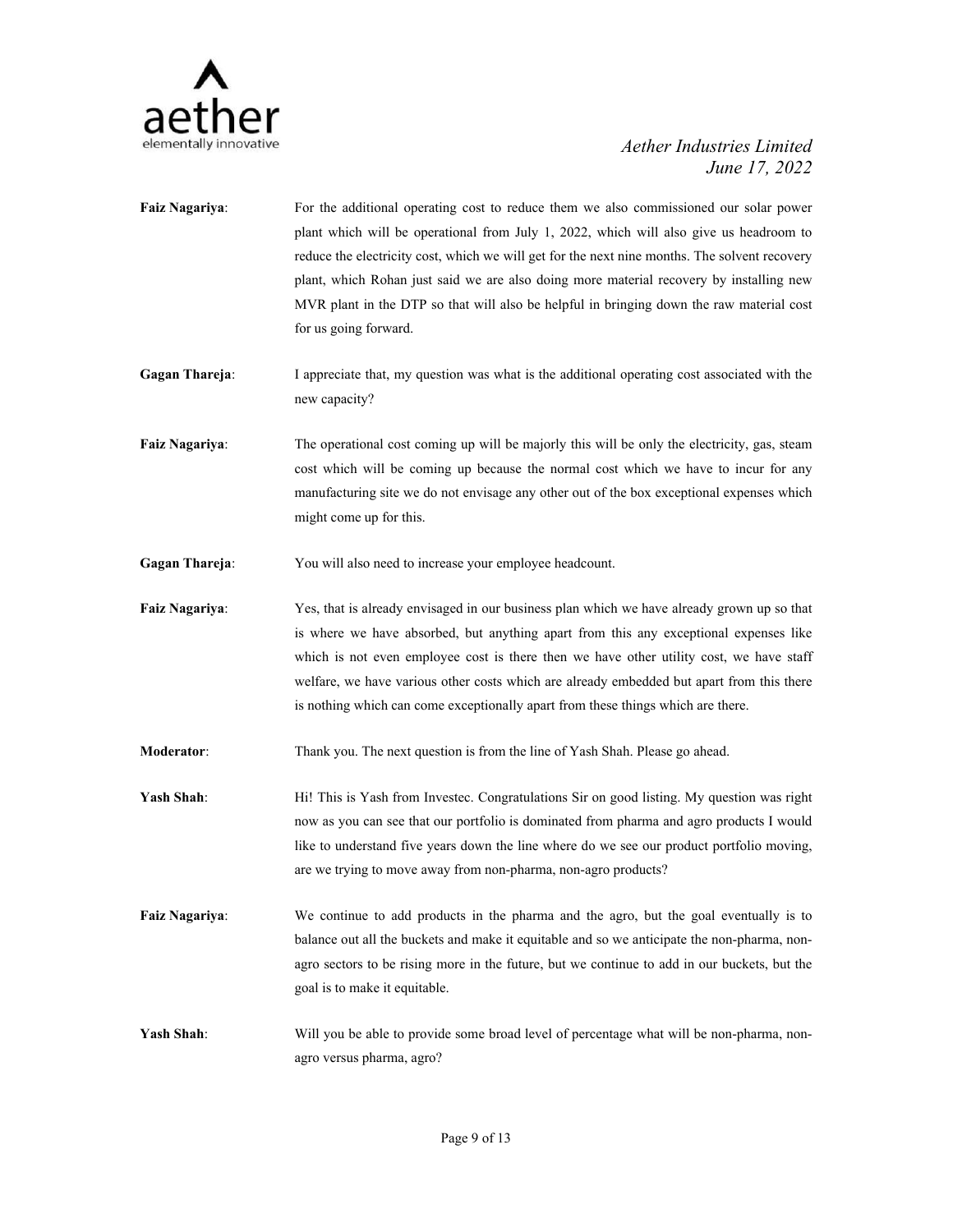

- **Rohan Desai:** Do not think I would like to speak too much of the future but the consistent goal is to make the buckets equitable in all the segments and even if you check the various figures for the last two, three years I think it was predominantly pharma three years ago or two years ago and the agrochemical has increased quite a bit over the last two years and so now we are trying to do that with the material science and the oil and gas segments as well.
- **Yash Shah**: Another question which I had is in general are the raw material prices have they started correcting, are you see downward trend in the prices right now?
- **Rohan Desai:** Few of the raw material prices are correcting at this stage, but the basic building blocks are still remaining where it is, it is on the higher side but on the key starting materials where China is opening up we are already saying corrections happening.
- **Yash Shah**: One last question which I had was small book keeping question Sir can you provide some more clarity on your IPO proceeds have we already started using them and what is our current capital work in progress and what is the capex which we will be doing for throughout the year including the maintenance capex?
- **Faiz Nagariya:** So the IPO proceeds yes of course we have started using them as per the objects clause we already paid off our loans and we are a debt free company as we speak today. We have also drawn down the money for payments for the capex which was one of the objects clauses and as on date the CWIP stands at around 60 Crores and during the year we are envisaging total capex capitalization, which will come out around 200 Crores, which is for the new facility and for the R&D facility in pilot plant, which was a work-in progress in the last year and current year.
- Yash Shah: That is all from my side. Thank you very much Sir.

**Moderator**: Thank you. The next question is from the line of Nitesh Dhoot from Prabhudas Lilladher. Please go ahead.

**Nitesh Dhoot**: Good evening team, congratulations for another strong financial year and another listing. My first question is when there was a 51% growth in export revenue in FY2022 the domestic revenue has largely been flattish I think 0.5% growth year-on-year so what is the reason behind the absence of growth in domestic revenues and what would be the outlook there for FY2023?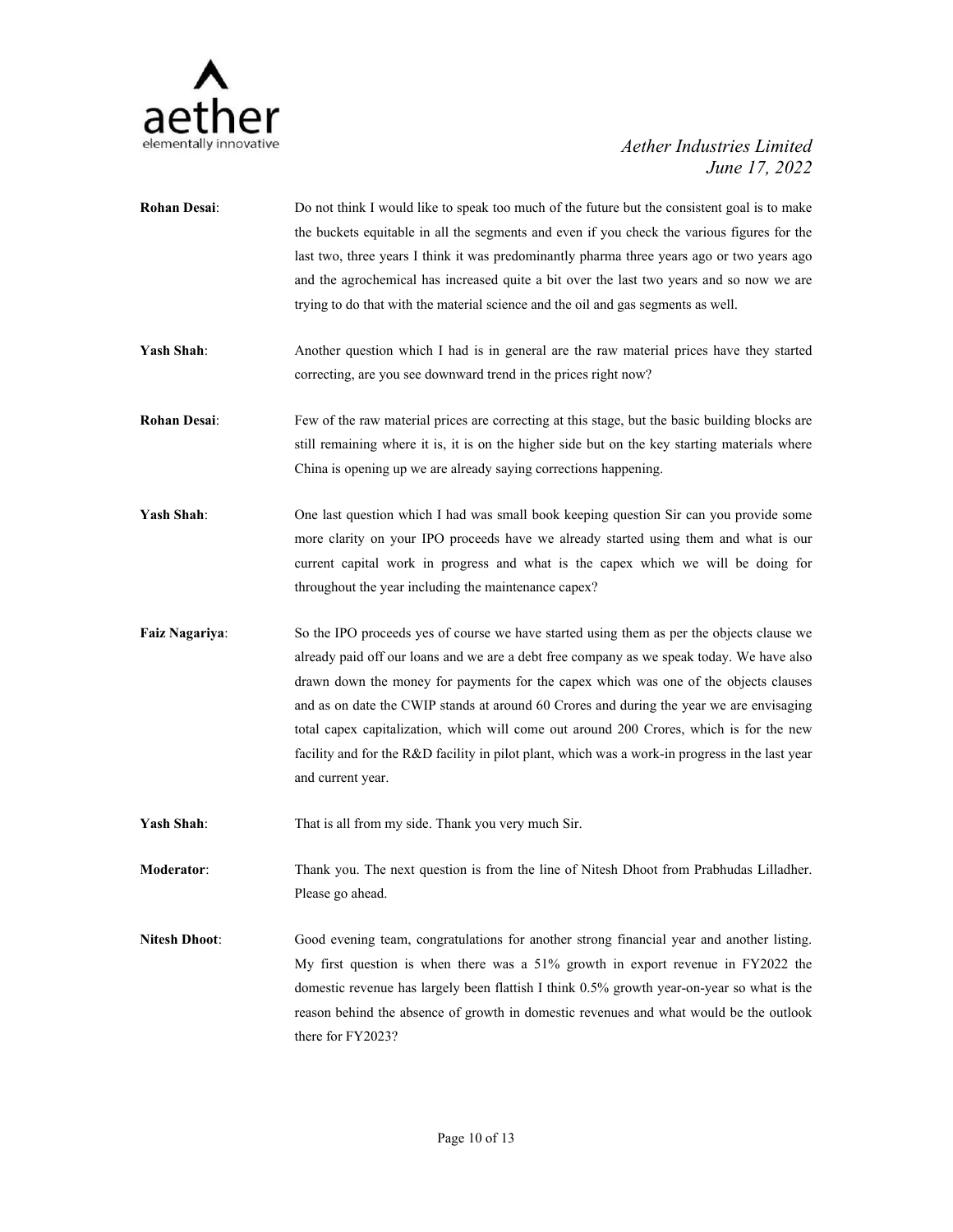

- **Rohan Desai**: We are not differentiating domestic and a wonderful question Nitesh first of all. We have not thought why the domestic have not grown I think I will have to come back to you on this question by doing my own research and will let you know for sure.
- **Nitesh Dhoot**: My next question is that in Q4 there has been 18% decline in employee cost on a sequential basis so what explains this decline in employee cost and also I think the other expenses have come down by 9% sequentially so if you could just throw some light?
- **Rohan Desai**: The employee expenses and other expenses which has come down is because of the capitalization which is happening in the projectwhich is going on, so certain expenses we have capitalized, employee cost have been capitalized for the R&D in pilot plant and the new plant which is coming up, so that is the main reason and the other operational cost which has gone down is majorly because of the solvent recovery plant which has come up which we commissioned in January 2021 which was a major cost for us then we were sending our recoveries for job work outside our organization and now that solvent recovery plant is in-house so we are having a lot of saving in this cost.
- **Nitesh Dhoot**: Another question is on the working capital, you are saying that working capital has got further stretched both on inventory days and on the receivable days, so despite the leadership positions globally in some of our major revenue generating products is it so difficult to keep the working capital more balanced or what is exactly the reason behind the working capital requirement?
- **Rohan Desai**: The working capital requirement you correctly said that, that is because of the high levels of inventory first reason, for the inventories I would like to emphasize that in the last quarter that is December quarter and the just ended March quarterwe have introduced four new products and for the manufacturing of these products and the demand from the customers we have procured raw materials in proper quantities to taking into consideration the delivery time from the suppliers and all sort of bottle-neck situation which is there, but there are no materials coming from Ukraine or Russia, but still there the logistics is also disturbed, so we have procured raw materials for these new products and for our old products. We are holding new raw material inventory for all our products and for major raw materials it is more than five months also and receivable days which have gone up is a normal trend because some of the debtors and many marquee customers have not paid in time that is the only reason otherwise there is no other issue we are having good relationship with all the customers and there is a continuous business going on with them.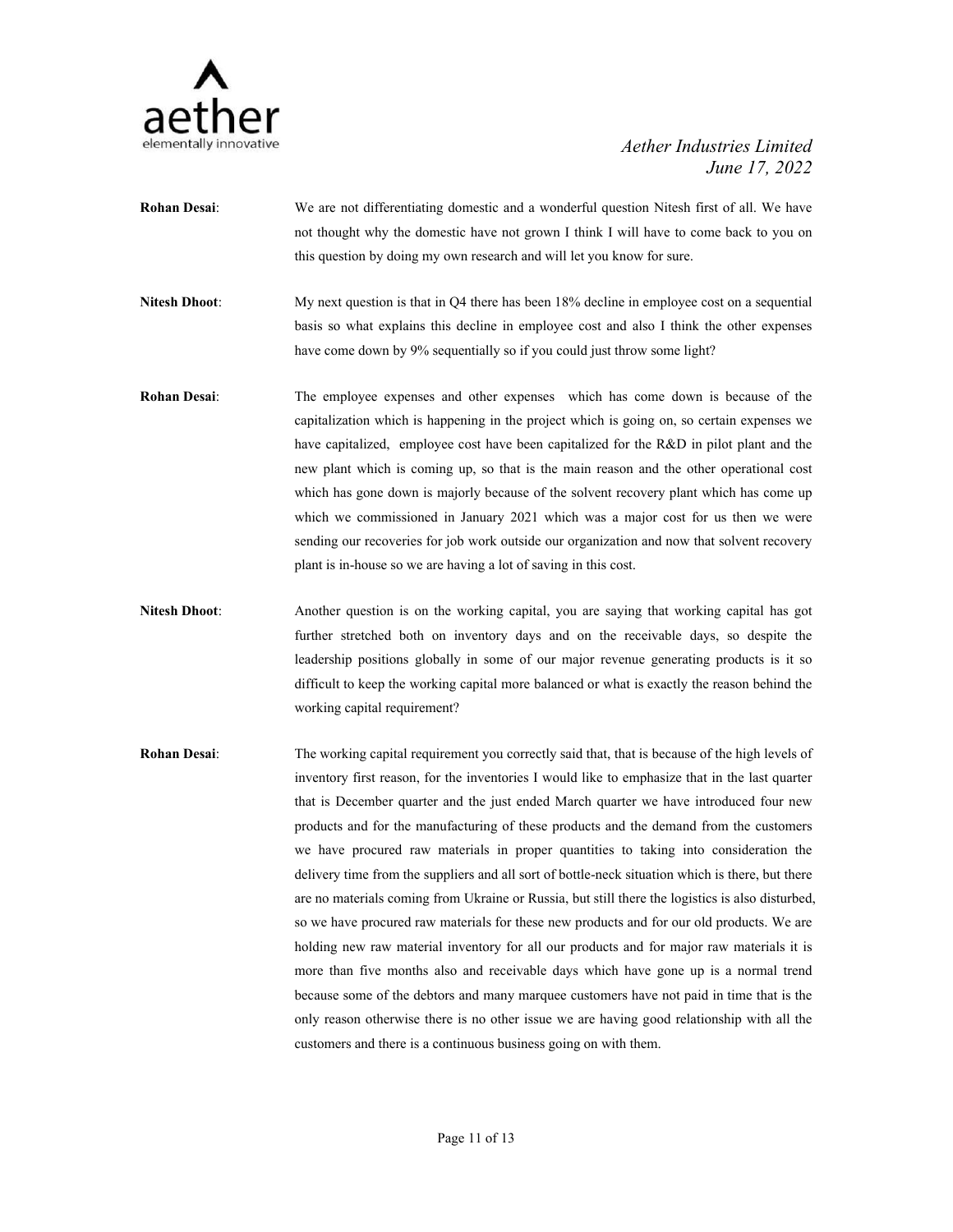

- **Nitesh Dhoot**: One last question if I can what is the revenue and volume of your contract manufacturing products and then we see MCT and Bifenthrin Alcohol if you can share and any other products which you are manufacturing as part of the contract manufacturing business that will be all from my side? Thank you.
- **Rohan Desai:** Nitesh I would not like to bifurcate this product and give you the volume and the value because this is a transcript which will be publically available and the Chinese can refer to this transcript and understand what we are doing so we can connect separately on this and I can share this information with you if required.

**Nitesh Dhoot:** Sure Sir that is fine. That is all from my side. All the best for the future. Thank you.

**Moderator**: Thank you. The next question is from the line of Nityanand Parab an individual investor. Please go ahead.

- **Nityanand Parab**: From the presentation, I can see that the products which are mentioned like 4MEP and others so for these we were become number one or number two in last few years so I would like to know any specific strategy which we have used like we have become a number one in these products like are you the lowest cost producer for these or what is the exact strategy?
- **Aman Desai**: Yes, basically it is a combination of strategy. Thank you for your question. We are notthe lowest cost by means we keep cost parity with the Chinese supplies in most cases and worldwide supplies in other cases then it is a combination of factors of course towards core competencies, the automation, inherent process innovation,continuous reaction technology and so on and so forth and also we scale up which we enter into these molecules with a goal of submission of globally leading position in all of these products, so it is a combination of cases.
- **Nityanand Parab:** So you are planning to use this strategy for other products as well which I was going to come in near future so can you just give your vision on this, how many products you are planning to have, I do not want a detailed one but if you can give some guidelines on what is your vision for the next three years or five years how many products you are planning to have and what is the potential those products can have to become the number one globally?

**Aman Desai**: Year-on-year we have launched three to five products if you look at our history of the last five years of manufacturing, this year we are going to launch five new products which area all advanced intermediates and just a common strategy will apply to all of these products